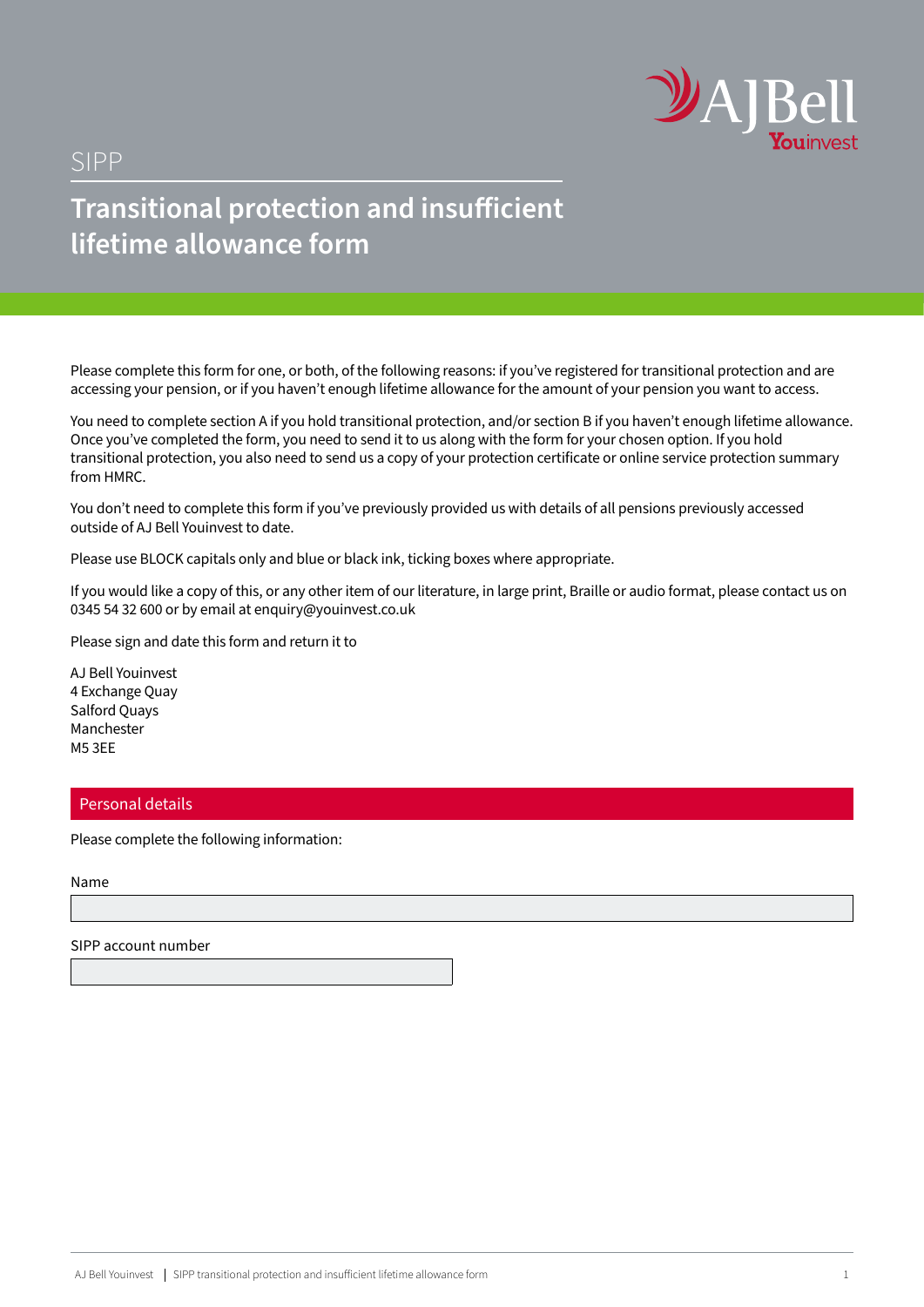# Section A – transitional protection

Have you registered for enhanced, primary, or any of the types of fixed and/ nave you registered for enhanced, primary, or any or the types of fixed and/<br>or individual protection?

If yes, and you've already accessed pensions outside of your AJ Bell Youinvest SIPP, please provide the following information regarding those crystallisation events:

| <b>Date crystallised</b>                                                                                                                                        | Value of pension and any<br>lump sum at that date                               |  | What type(s) of protection were held at the time? |               |  |
|-----------------------------------------------------------------------------------------------------------------------------------------------------------------|---------------------------------------------------------------------------------|--|---------------------------------------------------|---------------|--|
|                                                                                                                                                                 |                                                                                 |  |                                                   |               |  |
|                                                                                                                                                                 |                                                                                 |  |                                                   |               |  |
|                                                                                                                                                                 |                                                                                 |  |                                                   |               |  |
|                                                                                                                                                                 |                                                                                 |  |                                                   |               |  |
| Have you registered for enhanced protection?                                                                                                                    |                                                                                 |  | Yes                                               | No            |  |
|                                                                                                                                                                 | If Yes, what is the amount of the standard lifetime allowance you have used up? |  |                                                   | $\%$          |  |
| Section B - insufficient lifetime allowance                                                                                                                     |                                                                                 |  |                                                   |               |  |
| If you have insufficient lifetime allowance and don't hold any transitional protection,<br>what percentage of the standard lifetime allowance have you used up? |                                                                                 |  |                                                   | $\frac{0}{0}$ |  |
| Treatment of excess funds (not applicable if enhanced protection is held)                                                                                       |                                                                                 |  |                                                   |               |  |
|                                                                                                                                                                 | Do you want the value of your funds above your lifetime allowance to be either: |  |                                                   |               |  |
| a.                                                                                                                                                              | Paid as a lifetime allowance excess lump sum, subject to a tax charge of 55%?   |  | Yes                                               | No            |  |
| 0r                                                                                                                                                              |                                                                                 |  |                                                   |               |  |
| b.<br>designated to your pension fund?                                                                                                                          | Retained in your SIPP, subject to an immediate tax charge of 25%, and           |  | Yes                                               | No            |  |

## Transitional protection notes

- 1. **Percentage of lifetime allowance used up:** in most circumstances you must enter the percentage of the standard lifetime allowance which you have used up. If you hold any of the types of fixed or individual protection you will need to report your lifetime allowance usage crystallisation events when these protections were held based on your personal lifetime allowance at that time. Please read the various notes below.
- 2. If your personal lifetime allowance has been lowered for any reason (e.g. as a result of a protected pension age) please do not take this reduction into account when reporting lifetime allowance usage.
- 3. **Enhanced protection:** if you are entitled to enhanced protection, we need to know the percentage of the standard lifetime allowance you have used up, as this may be relevant for calculating your tax free lump sum and will be needed for HMRC reporting purposes.
- 4. **Primary protection:** if you are entitled to primary protection, your personal lifetime allowance will be increased with reference to the underpinned lifetime allowance (e.g. if your lifetime allowance enhancement factor is 0.5, you will be entitled to a personal lifetime allowance of 150% of the underpinned lifetime allowance). In spite of this, you must show the percentage of the standard lifetime allowance you have used up, which may be more than 100%.